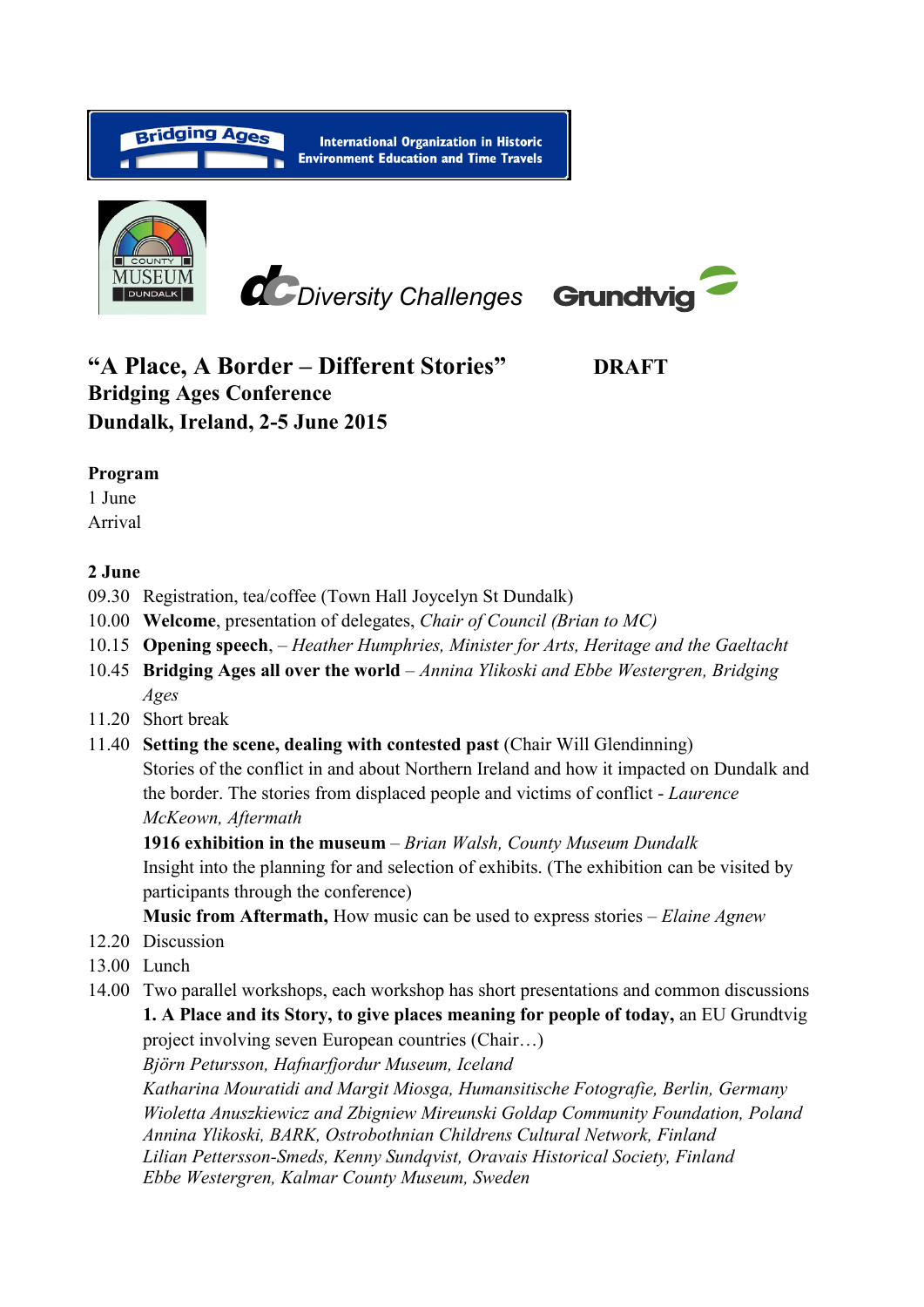#### *Kåre Holgersson, Kalmar Municipality, Sweden Ann-Charlotte Magnusson, Öland's Museum, Sweden Annelies Santens and Griet Malfroid, Vormingplus Antwerpen Region, Belgium*

## **2a Diversity of stories, forgotten, hidden, old and new** (Chair …)

- Our stories, not other's, 20<sup>th</sup> century in Latvia *Agrita Ozola, Tukums Museum, Latvia*
- Robben Island stories, a thread through contested space *Tlou Setumu, Robben Island Museum, South Africa*
- The stories women tell *Coral Bijoux, Voices of the Women Museum, South Africa*

**2b** (Chair…)

- Sharing of ideas and practices *Saara Vesikansa, Finnish Network of Children's Cultural Centres*
- Oral History in Post-Conflict Belfast *– Julie Wojtko, New Mexico State University, USA*
- Latjo drom–the good road, discrimination towards Norwegian Travellers *Mari Østhaug Møystad, Glomdal Museum and Ann-Mari Larsen, Queen Maude University, Trondheim, Norway*

17.00 End

- 19.00 Bus trip to the small historical town of Carlingford, evening meal
- 22.30 Back at the hotel

## **3 June**

This day is focused on exploration of **the Time Travel method**, a Time Travel in the morning and several aspects on the Time Travel method in the afternoon

09.30 **Time Travel, "Safety and/or Profit"** (start at Town Hall), 1880s seaside excursion by train, (supported by the Dundalk Railway Heritage Group)

12.00 **Evaluation**

- 12.30 Lunch
- 14.00 Two parallel workshops on the Time Travel method, each workshop has short presentations and common discussions
	- **1. The Time Travel method and Social Cohesion** (Chair Ebbe Westergren)
	- Borders between people, the use of Applied Heritage for Social Inclusion *Emma Angelin-Holmén and Tina Lindström, Kalmar County Museum, Sweden*
	- Community conversations and Time Travels, valuable tools for social cohesion and nation building – *Rajendran Govendor, Department of Arts and Culture, KZN, South Africa*
	- The Time Travel method, a vehicle for social cohesion in South Africa *Jabulani Phelago, Freedom Park, South Africa*
	- An innovative way to teach Ugandan history *Douglas Muwonge and Semakula Samson, Entebbe Municipality, Uganda*
	- Two stories of the past as a common heritage in Istanbul *Cecile Franchetti, Venice, Italy*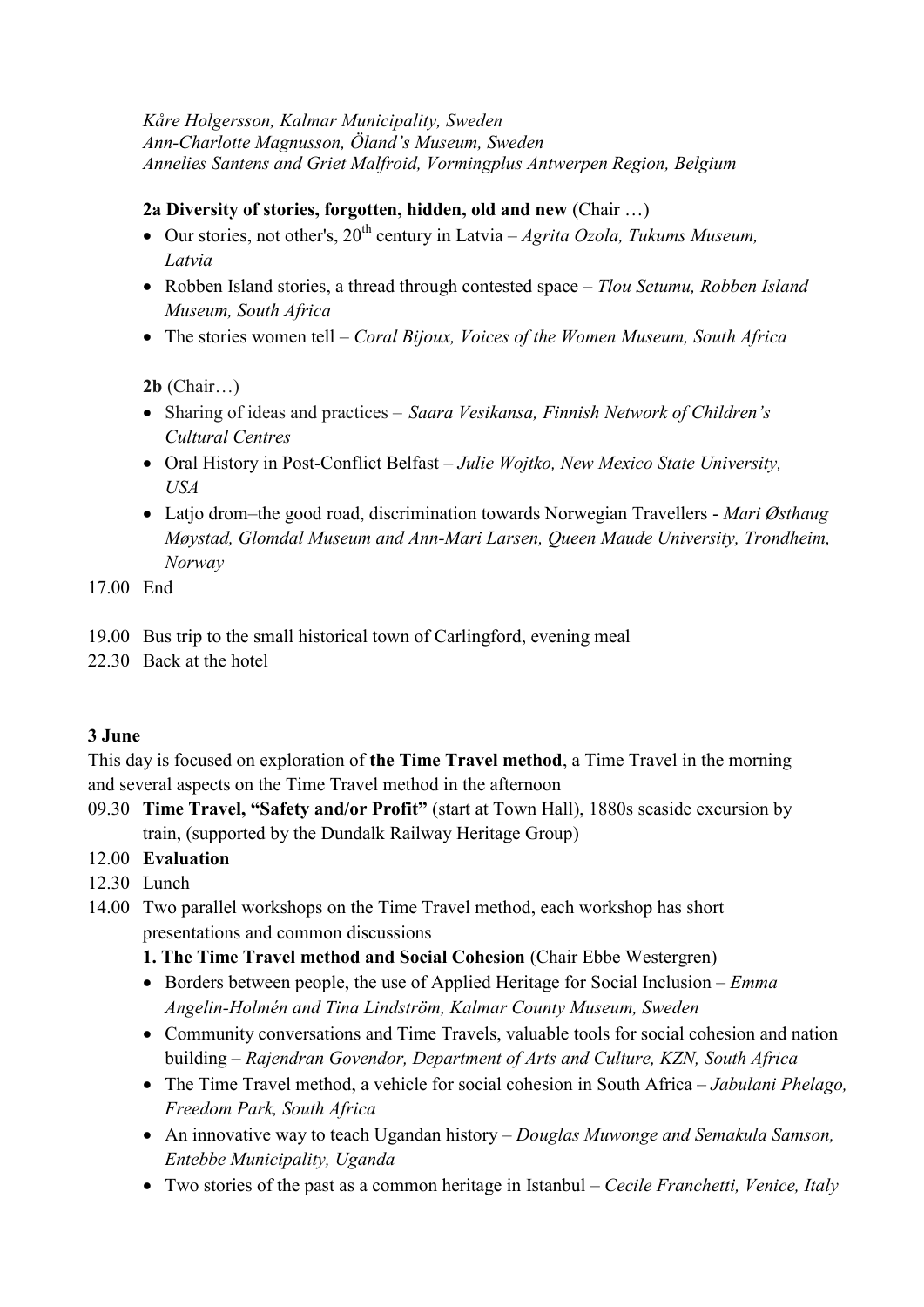- Imagined boundaries: The quest for social cohesion and nation building *Radikobo Ntsimane, KwaZulu Natal Museum Service, South Africa*
- **2. The Time Travel method and Education** (Chair Annina Ylikoski)
- Subject integrated learning about sensitive events in Finnish history *Mattias Norrgrann and Kalle Granberg, Korsholm Secondary School, Finland*
- Mathematics in the historical environment, a resource in teaching Mathematics -*Marguerite Miheso O'Connor and Mary Nasibi, Kenyatta University, Nairobi, Kenya*
- Meeting place for issues of faith and life, Time Travel with teenagers *Maria Rickardsson, Kerstin Carlsson and Teresia Clifford, the Church of Sweden*
- Heritage programs in the communities *Eva-Marie Backnäs, Victoria Nylund and Annika Harjula-Eriksson, Stundars Museum, Finland*
- Time Travels in Estonia as a way of learning *Pille Rohtla, Audentes School, Tallinn, Estonia*
- Dialogue as a thread to unite people living in a contested space *Floyd Dipale, Seiphemelo Secondary School, Ikageng, South Africa*

17.00 End

- 19.00 Irish music night
- 22.30 Back at the hotel

## **4 June**

This day is focused on **Storytelling innovative methods**, addressing issues of conflict and promoting reconciliation, **use of drama and art**

## 09.30 **Diversity Challenges Green and Blue Project** (Chair Will Glendinning)

- Exploring the creation of safe space to promote the telling of stories related to conflict - *Michelle Maloney*
- Creating the trust to enable former police officers to move from silence to Storytelling - *Patrick Donnelly, International Police Association Ireland*
- Viewing the collection of stories on contentious topics in an ethical manner and reaching out to the unheard, presentation of extracts from stories – *Gloria Aduaidh, Northern Voices*
- Heritage, peace building and dialogue, traumatic events in Nairobi/Kenya *Lydia Kitungulu and Ivan Lagat, National Museums of Kenya* **Discussion**
- 
- 13.00 Lunch
- 14.00 **Kabosh Theatre,** Use of drama and facilitated discussion as a means to promote dialogue on contentious issues (Chair Brian Welsh) **Verbal Arts Centre (Crows on the Wire)**, examples of use of drama and facilitated discussion to aid healing and reconciliation **Discussion**
- 16.00 Where are we heading, **future perspectives on Bridging Ages work**